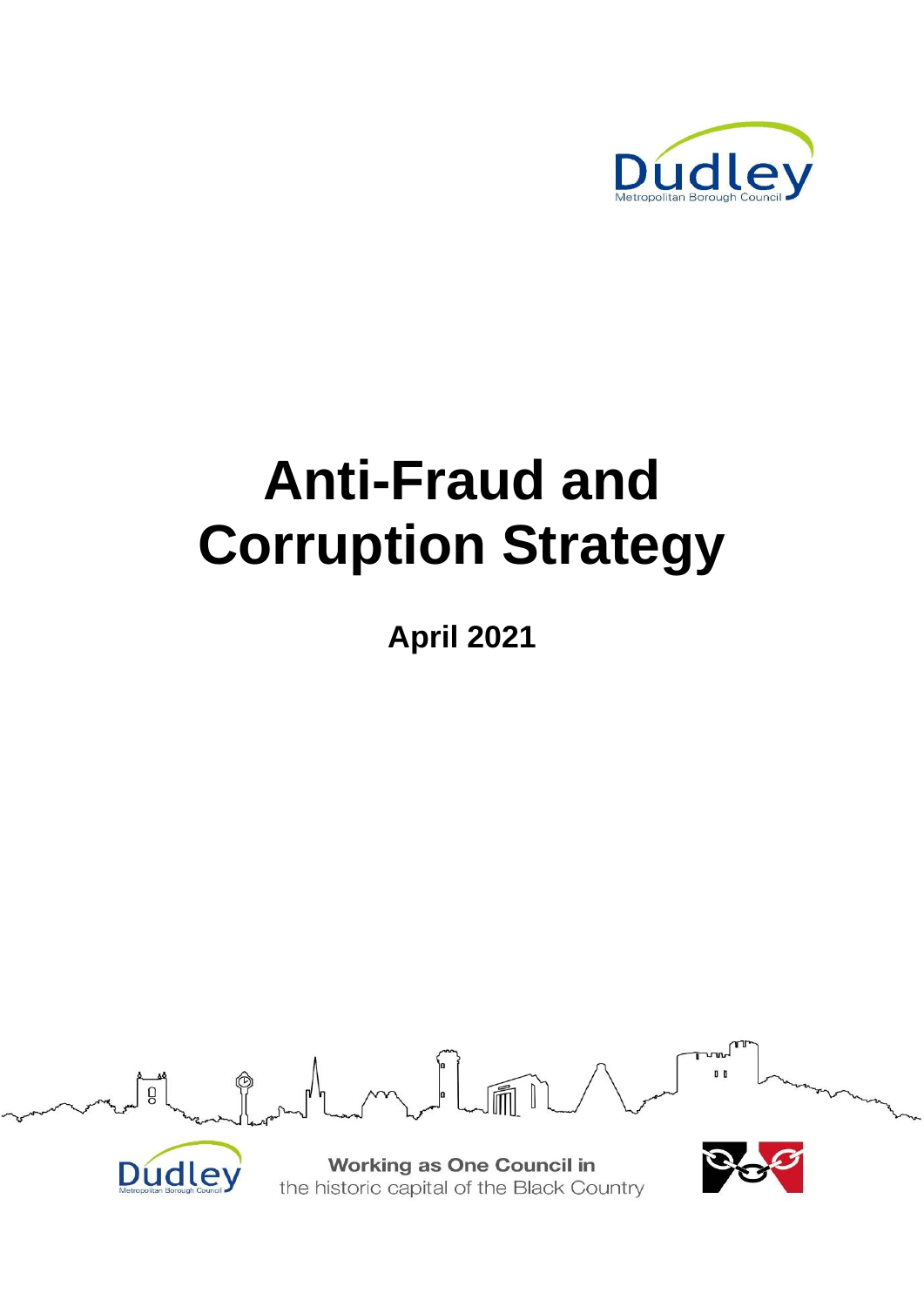# **Index**

**[Foreword](#page-2-0)**

**[Definitions](#page-4-0)**

**[Best Practice Guidance](#page-5-0)**

**Director of [Finance and Legal Services](#page-6-0)**

**[Chief Executive](#page-7-0)**

**[Members](#page-7-1)**

**Directors and [Head Teachers](#page-8-0)**

**[Governors](#page-10-0)**

**[Employees](#page-10-1)**

**[Audit Services](#page-11-0)**

**[External Audit](#page-12-0)**

**[Audit and Standards Committee](#page-12-1)**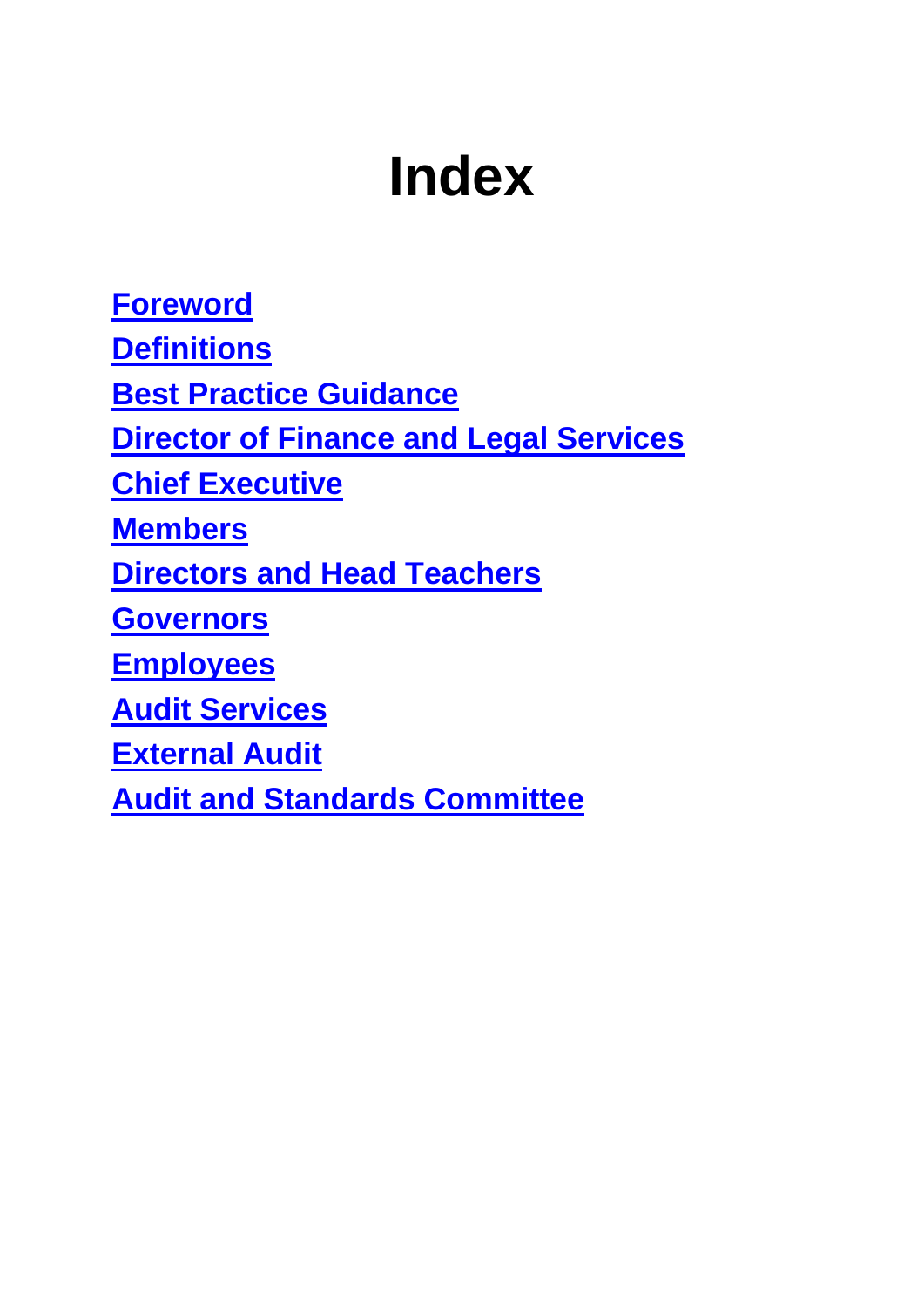# **Dudley Metropolitan Borough Council**

Dudley MBC ('The Council') is totally committed to create, maintain and promote an environment where fraud and corruption will not be tolerated. The council operates a zero tolerance to fraud and corruption, all instances will be investigated and the perpetrator(s) will be dealt with in accordance with established council policies and using the full extent of the law. Action will be taken to recover any losses incurred by the council, including property, assets or monies, as well as maintaining the council's reputational integrity. In order to prevent and deter others, arrangements will be made to ensure that proven cases receive maximum publicity.

#### <span id="page-2-0"></span>**1. Foreword**

- 1.1 A risk relating to fraud is detailed on the corporate risk register: *"The Council acknowledges that there is a risk of fraud across all areas of its operations and is working both internal and with external partners to prevent and reduce this risk."* The main mitigation against this risk is to ensure that the Fraud Action Plan is delivered and this is the responsibility of the Head of Audit Services.
- 1.2 In line with the objectives of the council, this strategy aims to assist in setting the highest standards of governance, ethical behaviour and ensuring the efficient and effective use of its resources. References to the council throughout this strategy also include Schools where the Local Authority retains responsibility.
- 1.3 The council is committed to protecting the public funds with which it has been entrusted. The aim of this strategy is to mitigate against any losses due to fraud and corruption. The council will ensure that resources are used for their intended purpose of providing vital services to the residents of the Borough. Adherence to this strategy will also ensure public confidence in the integrity and competence of the council is maintained.
- 1.4 This strategy also aims to outline the council's pro-active approach to combating fraud and corruption and will respond accordingly to the guidance issued by national anti-fraud organisations. The governance arrangements within the council include the responsibility for countering the risk of fraud and corruption.
- 1.5 In line with the Seven Principles of Public Live, the council expects all Members, governors and employees to assist with protecting the council's resources and to conduct their affairs with integrity, honesty and transparency. To assist in the fulfilment of these responsibilities the council has a Constitution which sets out the governance arrangements, and includes the Codes of Conduct for Members and employees, Contract Standing Orders and Financial Regulations.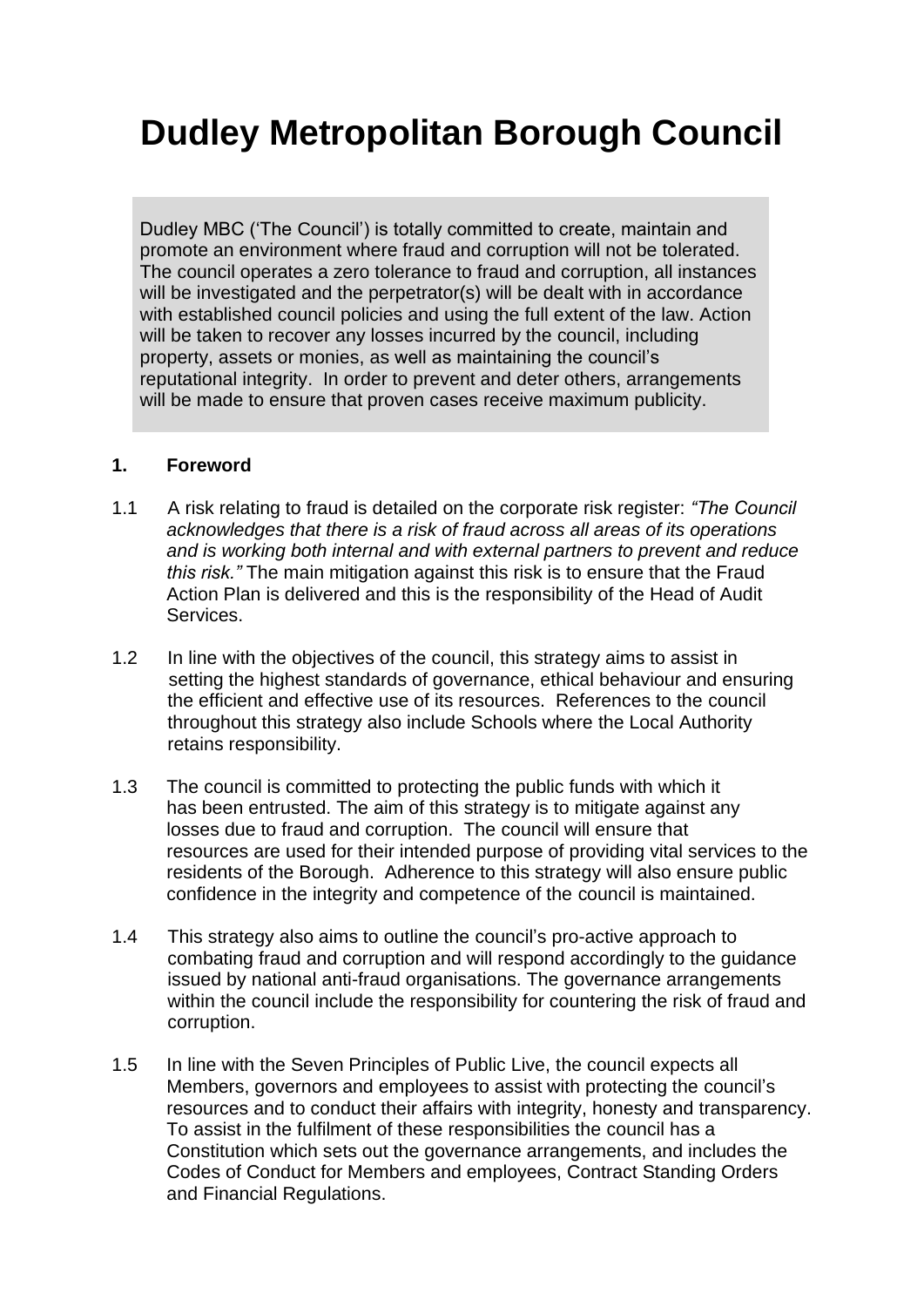- 1.6. There is an expectation that all individuals and organisations dealing with the council, such as contractors and their sub-contractors, partners, external stakeholders, suppliers and users of council services will also act with honesty, integrity and transparency. The council expects all of its partners in both the private and public sectors to maintain good governance arrangements and to set high standards of probity, openness and transparency.
- 1.7 Whilst the council has a framework of policies and controls for everyone to follow, there is also a requirement for Members and employees alike to promote a culture in which staff, suppliers, external stakeholders and the public recognise that fraud and corruption has no place in the borough of Dudley and furthermore will not be tolerated by the council.
- 1.8 Within this governance framework, Members, governors and employees all have a role. This strategy seeks to clarify the responsibilities in relation to fraud and corruption within the following areas and roles:
	- Director of Finance and Legal;
	- Chief Executive;
	- Members:
	- Directors, Head Teachers and their management team;
	- Governors;
	- Employees;
	- Audit Services;
	- External Audit;
	- Audit and Standards Committee.
- 1.9 The council already has a well-established Whistleblowing Policy in operation, which is intended to encourage and enable employees and suppliers to raise serious concerns. This reporting policy is supported by a fraud hotline, which is publicised to internal officers, members of the public and suppliers. The reporting of potential concerns can be done via an online form, telephone or email, all of which are in operation 24 hours a day.
- 1.10 As a deterrent to others, the council's general policy is to give maximum publicity to proven cases of fraud and corruption committed either against the council, by council Members or employees in their official capacity. A case would normally be considered proven if a person had been found guilty in criminal or civil proceedings or, an employee had been dismissed for gross misconduct (and where all appeals processes have been exhausted).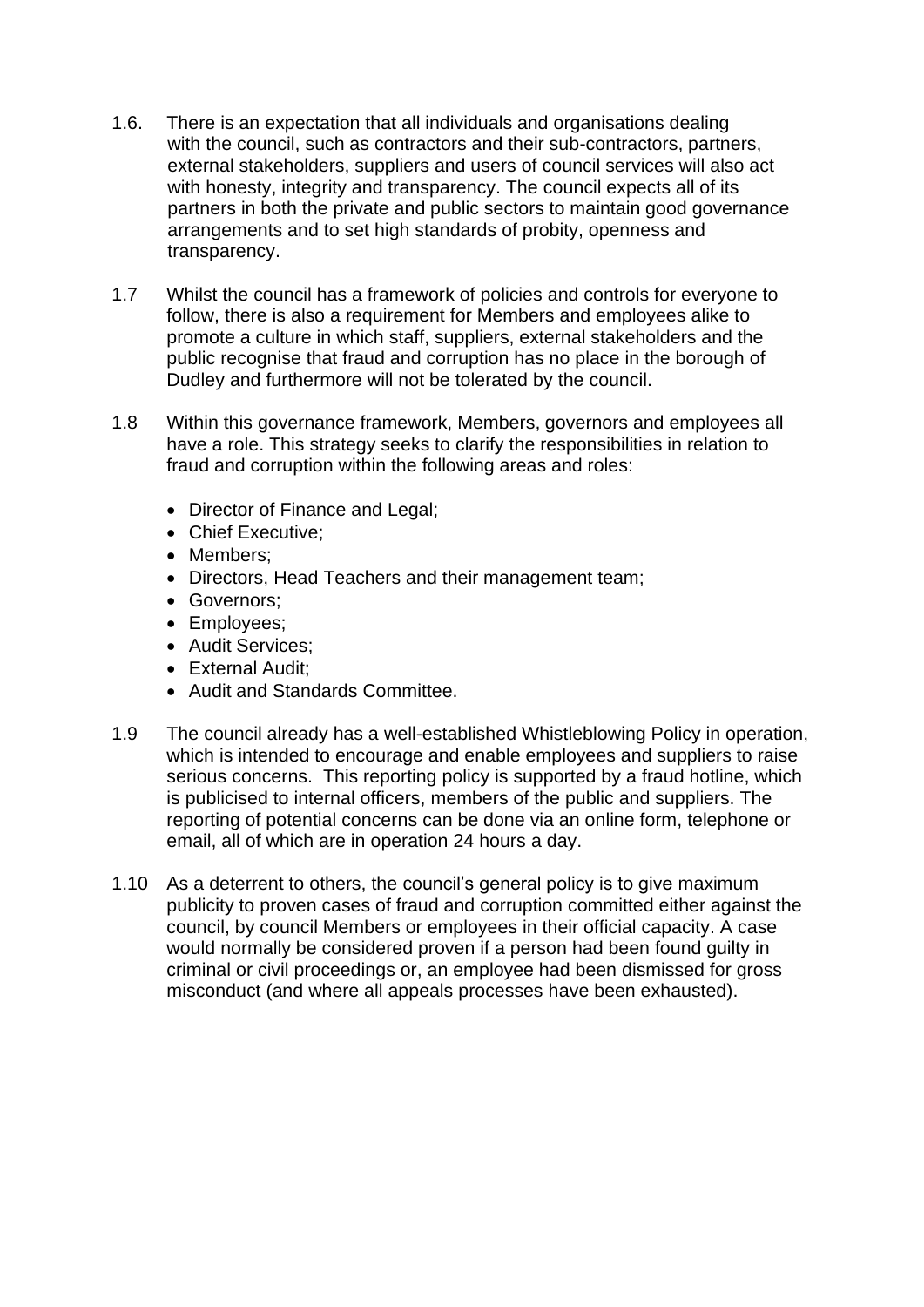### <span id="page-4-0"></span>2. **Definitions**

- 2.1 In this policy statement, 'fraud and corruption' is intended to cover any instance whereby an individual(s) by their dishonest actions either attempts to or is successful in either:
	- Making a gain for themselves or another, or
	- Causing or exposing the risk of loss to the council, or
	- Using their position to improperly influence decisions by dishonestly making false representations or failing to disclose to the council information which they are under a legal duty to disclose.
- 2.2 Fraud typically involves misrepresenting or failing to declare true circumstances on official records, or verbally, and therefore concealing the truth.

Corruption typically involves giving or receiving of bribes for oneself or another with a view to influencing decisions.

- 2.3 Dealing with fraud effectively and efficiently is vitally important for the council because:
	- fraud wastes taxpayers' money, which means more money is spent than needs to be;
	- fraud results in public money not going to the places that it is needed most; and
	- fraud is a crime and should be treated and dealt with as such.
- 2.4 The Fraud Act 2006 created several new fraud offences:
	- Fraud by false representation;
	- Fraud by failing to disclose information;
	- Fraud by abuse of position;
	- Obtaining services dishonestly;
	- Possessing, making and supplying articles for use in frauds.
- 2.5 The Bribery Act 2010 states:

A person is guilty of an offence if either they:

- offer, promise or give a financial or other advantage to another person AND intends the advantage to induce a person to perform improperly a relevant function or activity, or
- offer, promise or give a financial or other advantage to another person AND knows or believes that the acceptance or advantage would itself constitute the improper performance of a relevant function or activity.

It does not matter whether the person to whom the advantage is offered, promised or given is the same as the person who is to perform, or has performed the function or activity concerned.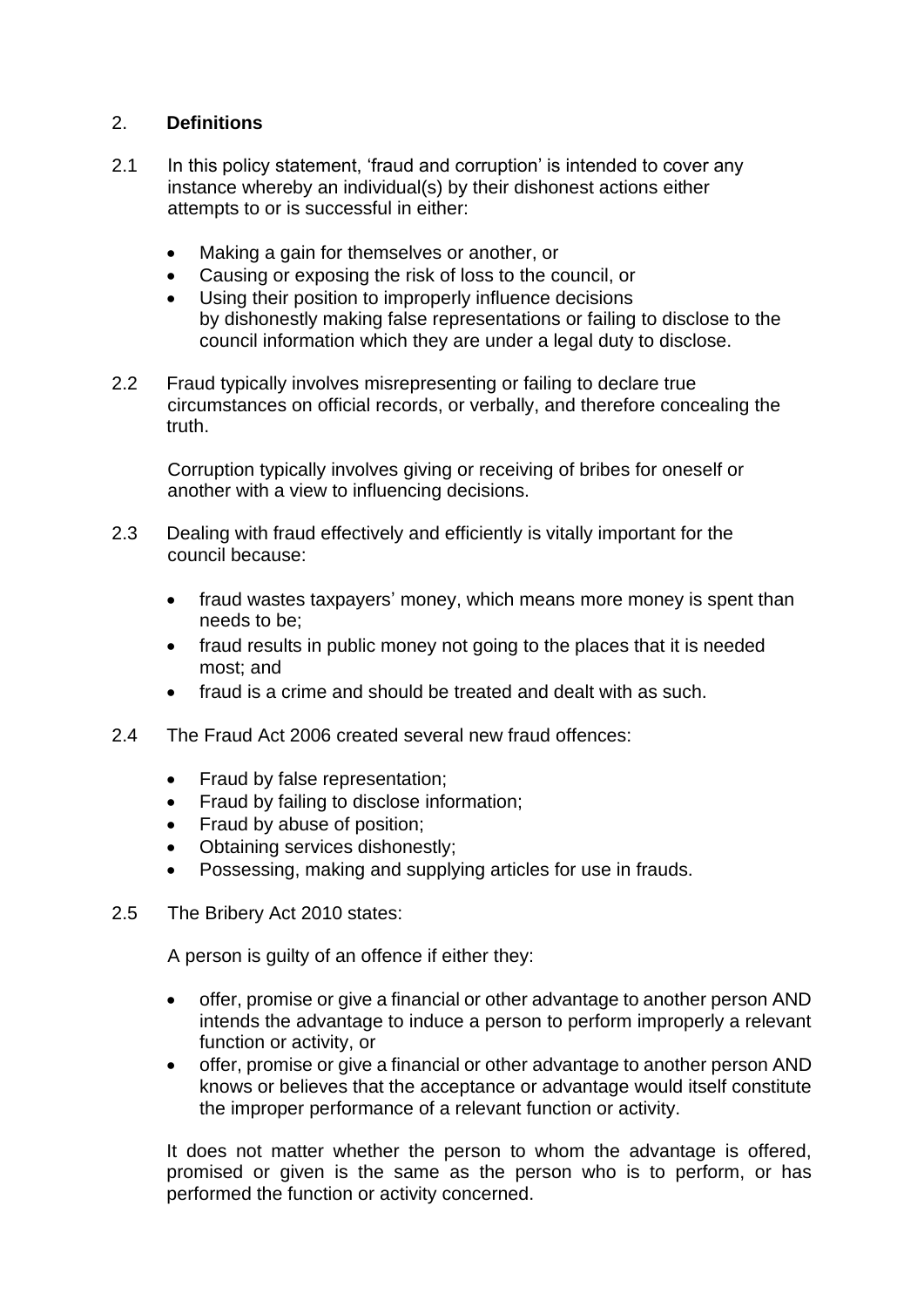- 2.6 Financial Regulations also require employees to notify management of any irregularity involving cash, assets, materials or any other property of the council. In this document anything that fits that description should also be regarded as falling under the definition of 'fraud or corruption'.
- 2.7 Examples of fraudulent or corrupt acts would include, but are not limited to:
	- Submitting invoices for work not done, or carrying out sub-standard work;
	- Failing to declare a personal or business relationship with a contractor or their sub-contractor and influencing decisions regarding the council's relationship with them;
	- Theft of cash, assets or materials;
	- Providing false information either verbally or in written form;
	- Failing to declare relevant changes that would have a material affect;
	- Falsifying or withholding information to obtain council discounts, allowances or services;
	- Using council equipment or materials without permission for private purposes;
	- Falsifying hours worked or not working on designated duties;
	- Falsely presenting yourself as sick at work;
	- Accepting gifts or hospitalities in exchange for providing work or receiving work or to improperly change a decision.

#### <span id="page-5-0"></span>**3. Best Practice Guidance**

3.1 This strategy adheres to the Chartered Institute of Public Finance and Accountancy (CIPFA) Code of Practice on Managing the Risk of Fraud and Corruption 2014 (the Code). The Code requires leaders of public sector organisations to take responsibility and embed effective standards for countering fraud and corruption in their organisation in order to support good governance, furthermore demonstrate effective financial stewardship and strong public sector financial management.The council has adopted the principles of the Code, of which the main elements are detailed below:

| Acknowledge        | The responsibility of elected Members and senior       |
|--------------------|--------------------------------------------------------|
|                    | officers for countering fraud, bribery and corruption. |
| <b>Identify</b>    | The fraud, bribery and corruption risks                |
| <b>Develop</b>     | An appropriate counter-fraud, bribery and anti-        |
|                    | corruption strategy                                    |
| <b>Provide</b>     | Resources to implement the strategy                    |
| <b>Take Action</b> | In response to fraud, bribery and corruption           |

- 3.2 The five elements detailed above link to the three themes: Acknowledge, Prevent and Pursue, contained within the Local Government Fraud Strategy: Fighting Fraud Locally.
- 3.3 Audit Services undertake regular assessments against the Code of Practice for Managing the Risk of Fraud and Corruption and the Local Government Fraud Strategy: Fighting Fraud Locally.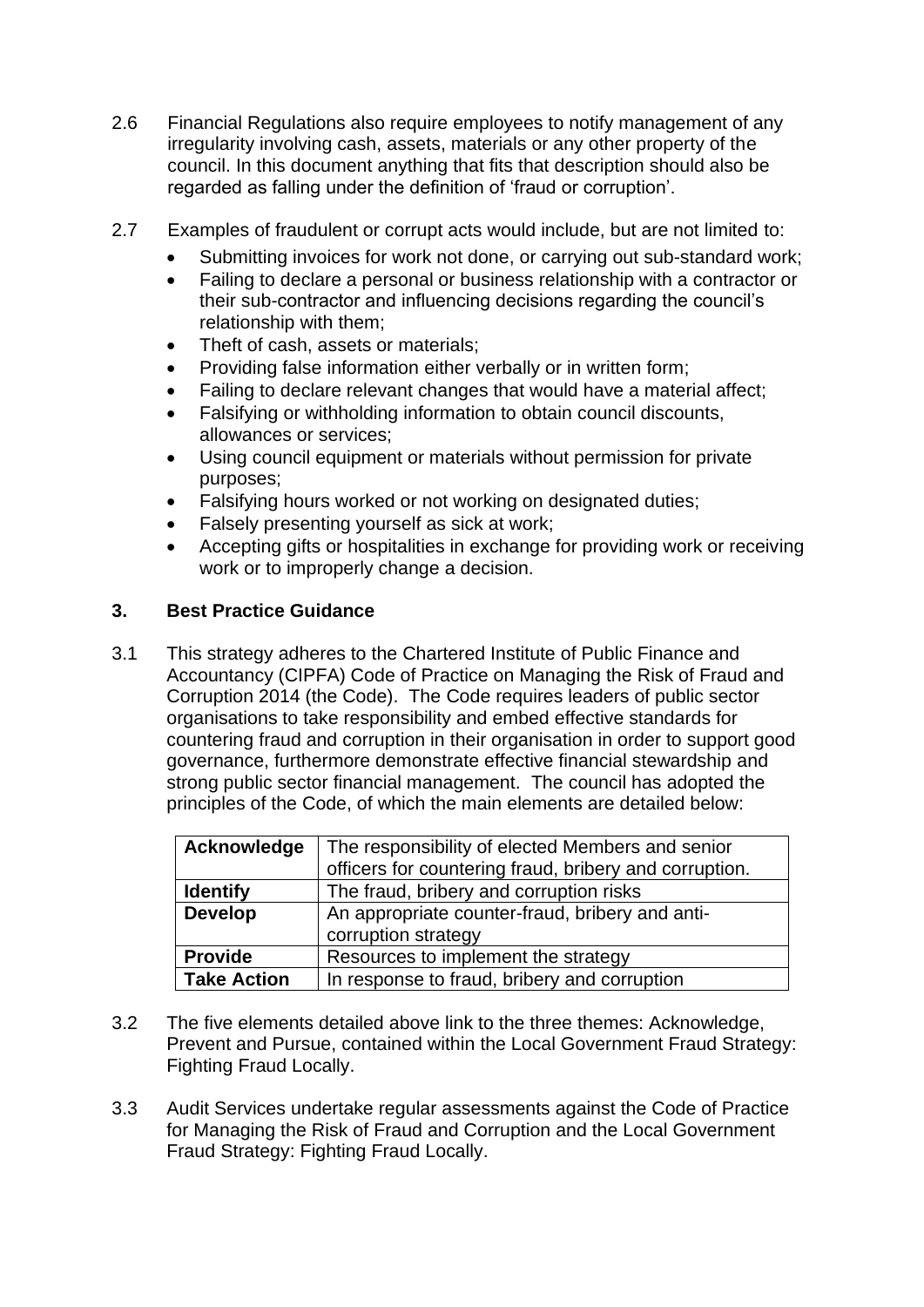### <span id="page-6-0"></span>**4. Director of Finance and Legal**

- 4.1. As the council's 'responsible financial officer' under Section 151 of the Local Government Act 1972, the Director of Finance and Legal has overall responsibility for the proper conduct of the council's financial affairs.
- 4.2 More specifically, under the Accounts and Audit Regulations, the Director of Finance and Legal is required to ensure that the accounting control systems include:
	- Measures to enable the prevention and detection of inaccuracies and fraud;
	- Identification of the duties of officers dealing with financial transactions and the division of responsibilities of these officers in relation to significant transactions.
- 4.3 The above responsibilities are discharged through a framework of internal controls including:
	- Contract Standing Orders;
	- Financial Regulations.

All of which form part of the council's Constitution. In addition, the Director of Finance and Legal may prescribe more specific controls and procedures against fraud and corruption for individual systems, or where additional or heightened risks have been identified.

- 4.4 Although the Director of Finance and Legal is responsible for defining the system of internal controls to prevent and detect fraud and corruption, he is not directly responsible for its implementation, except areas of the council where he/she has direct line management responsibilities.
- 4.5 The primary responsibility for the prevention and detection of fraud rests with both those charged with governance of the entity and management. It is important that management with the oversight of those charged with governance place a strong emphasis on fraud prevention and deterrence, as well as reducing opportunities for fraud to take place. This should dissuade individuals from considering or committing fraud because of the increased likelihood of detection and subsequent punishment via disciplinary procedures or through the courts by prosecution.
- 4.6 Under the council's Financial Regulations, the Director of Finance and Legal or the Head of Audit Services must be notified of any known or suspected irregularities in any financial procedure. This encompasses cases of fraud and corruption. They are also responsible for:
	- In consultation with Directors or Head Teachers determining which cases should be referred for consideration of action through the Criminal courts (the institution of prosecution proceedings is the responsibility of the Lead for Law and Governance). All cases where it appears a crime has been committed must be reported. In cases whereby Members are suspected of wrongdoing, the Director of Finance and Legal will consult with the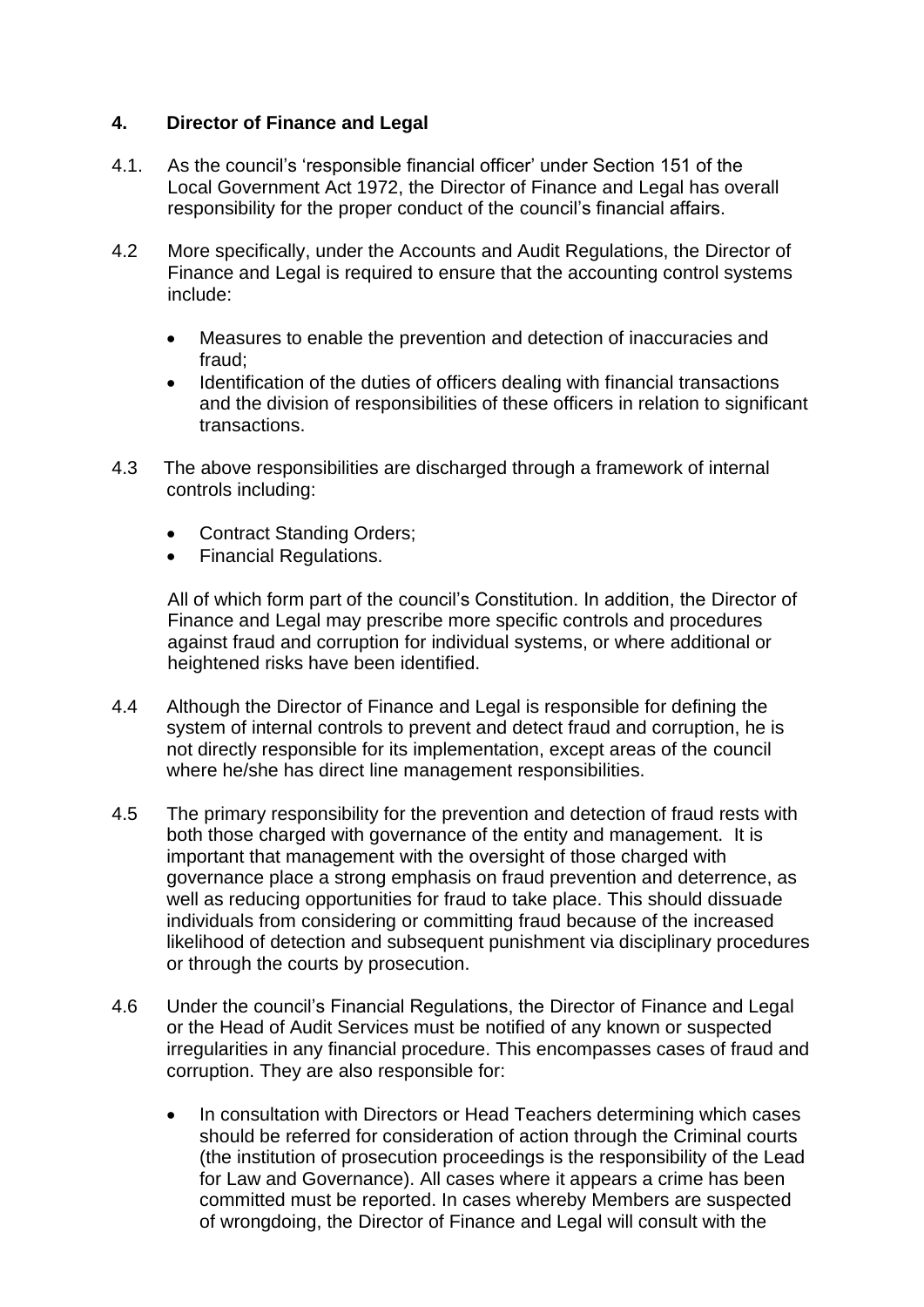Chief Executive, Monitoring Officer and if appropriate, the External Auditors.

- Submitting an Annual Fraud Report and a Fraud Action Plan to Audit and Standards Committee.
- Reporting appropriate breaches of Financial Regulations to the Audit and Standards Committee.
- 4.6 The Director of Finance and Legal is also responsible for taking any other appropriate action in order to recover losses, for example reclaiming former employees' superannuation contributions. The general policy of the council is to pursue the recovery of losses as far as realistically and financially possible.
- 4.7 Where, following an investigation into suspected fraud or corruption, a Director decides not to instigate disciplinary proceedings, the Director of Finance and Legal may refer the matter for consideration to the Chair of the Audit and Standards Committee in consultation with the Chief Executive, if he disagrees with the Director's decision.
- 4.8 Under the Accounts and Audit Regulations 2015, the Director of Finance and Legal is responsible for undertaking 'an effective internal audit'. As part of that overall responsibility the Director of Finance and Legal must ensure that Audit Services adequately and effectively reviews the council's controls against fraud and corruption and implement new or additional controls where appropriate.

#### <span id="page-7-0"></span>**5. Chief Executive**

- 5.1 The Chief Executive must ensure that elected Members receive appropriate training, guidance and advice on their responsibilities in relation to the prevention and detection of fraud and corruption.
- 5.2 The Chief Executive should periodically remind Members and employees of their responsibility to comply with the requirements of the respective Codes of Conduct in the council's Constitution, for example with regard to declaration of interests, potential conflicts of interest, gifts and hospitality etc.
- 5.3 Where the Director of Finance and Legal disagrees with a decision of a Director not to instigate disciplinary proceedings in a case of fraud or corruption, he may refer the matter for consideration to the Chair of the Audit and Standards Committee in consultation with the Chief Executive.

#### <span id="page-7-1"></span>**6. Members**

- 6.1 Members should ensure that they understand and comply with the requirements of the Members Code of Conduct (which forms part of the council's Constitution). Specific requirements relating to the prevention of fraud and corruption are concerned with:
	- Disclosure of interests:
	- Registration of interests;
	- Recording of gifts and hospitality.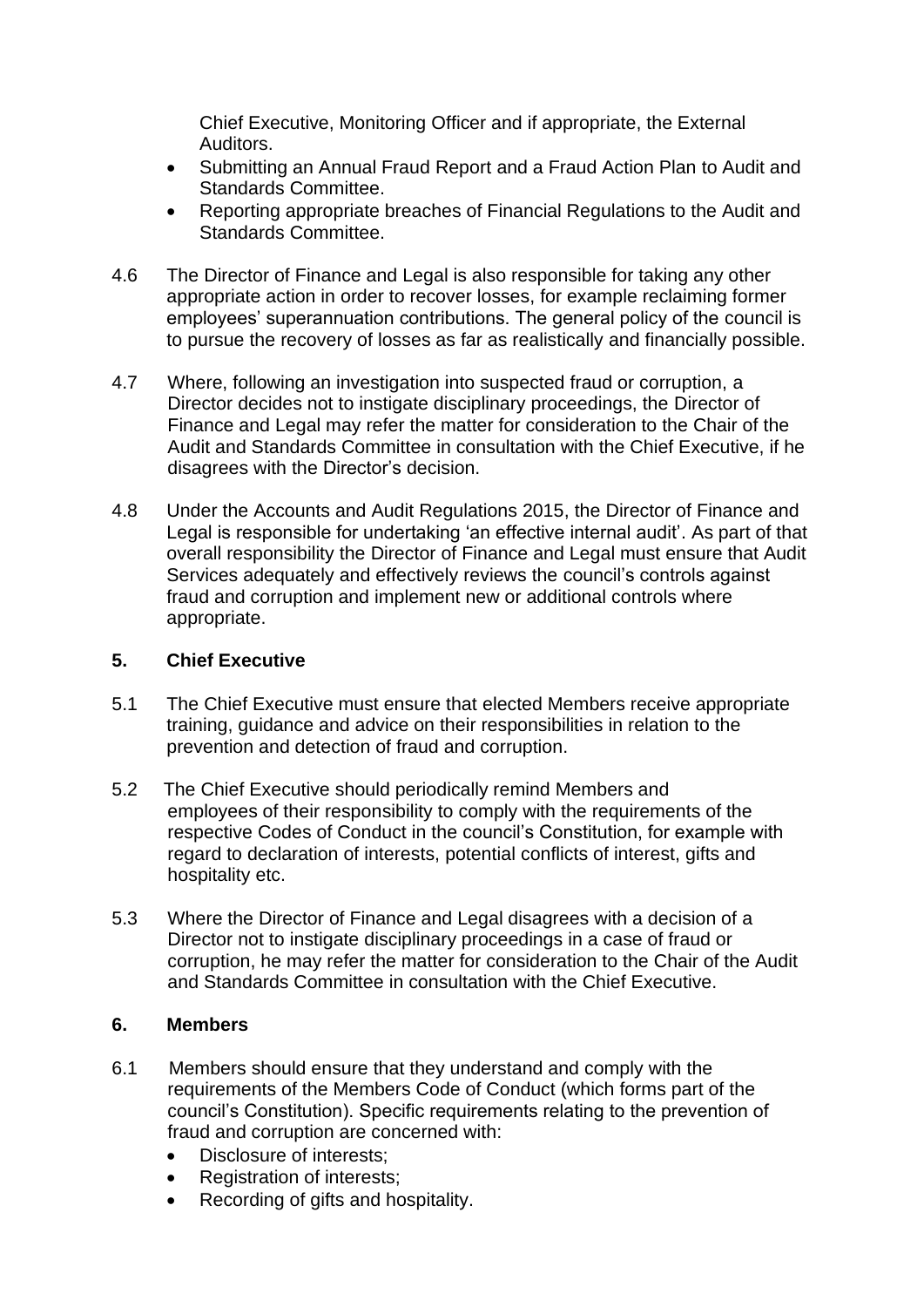- 6.2 Members involved in planning decisions should also familiarise themselves with the Code of Practice for Members and Officers dealing with Planning Matters and comply with its requirements.
- 6.3 Members should ensure that they understand and comply with :
	- Those parts of Contract Standing Orders and Financial Regulations which are relevant to their role;
	- All other parts of the council's Constitution which are relevant to their role.
- 6.4 Where Members are uncertain about any of their responsibilities in relation to the prevention and detection of fraud and corruption, either in general or in particular cases, they should seek advice from the Chief Executive or the Director of Finance and Legal.
- 6.5 Under the council's Financial Regulations, Members must inform the Director of Finance and Legal or Head of Audit Services of any known or suspected regularities concerning cash, assets, materials or any other property or resource of the council. This includes any suspected instances of fraud or corruption. If these cases involve other Members, they should also inform the Chair of the Audit and Standards Committee.
- 6.6 Members should not normally refer cases of known or suspected fraud or corruption directly to the Police. Under the council's Financial Regulations, this is the responsibility of the Lead for Law and Governance in consultation with the Director of Finance and Legal and the appropriate Director or Head Teacher.

#### <span id="page-8-0"></span>**7 Directors or Head Teachers (of LEA schools) and managers to whom they delegate any responsibilities (This section includes the Chief Executive and Director of Finance and Legal)**

- 7.1 Directors and Head Teachers are responsible for preventing and detecting fraud and corruption for the areas they are responsible for by implementing and maintaining effective control systems and ensuring that staff, including casual, temporary, full-time, part-time, consultants or similar adhere to them. They are also responsible for ensuring they have considered the risk of fraud in their activities. Appropriate entries should be made in their respective Risk Registers including mitigating actions to help prevent and detect fraud.
- 7.2 Specifically**,** they must ensure that:
	- The framework of internal controls set out in the council's Constitution including Contract Standing Orders and Financial Regulations are observed;
	- Any other controls required by the Director of Finance and Legal are fully implemented, this includes but is not limited to actions raised by Audit Services, External Audit and the Insurance Team.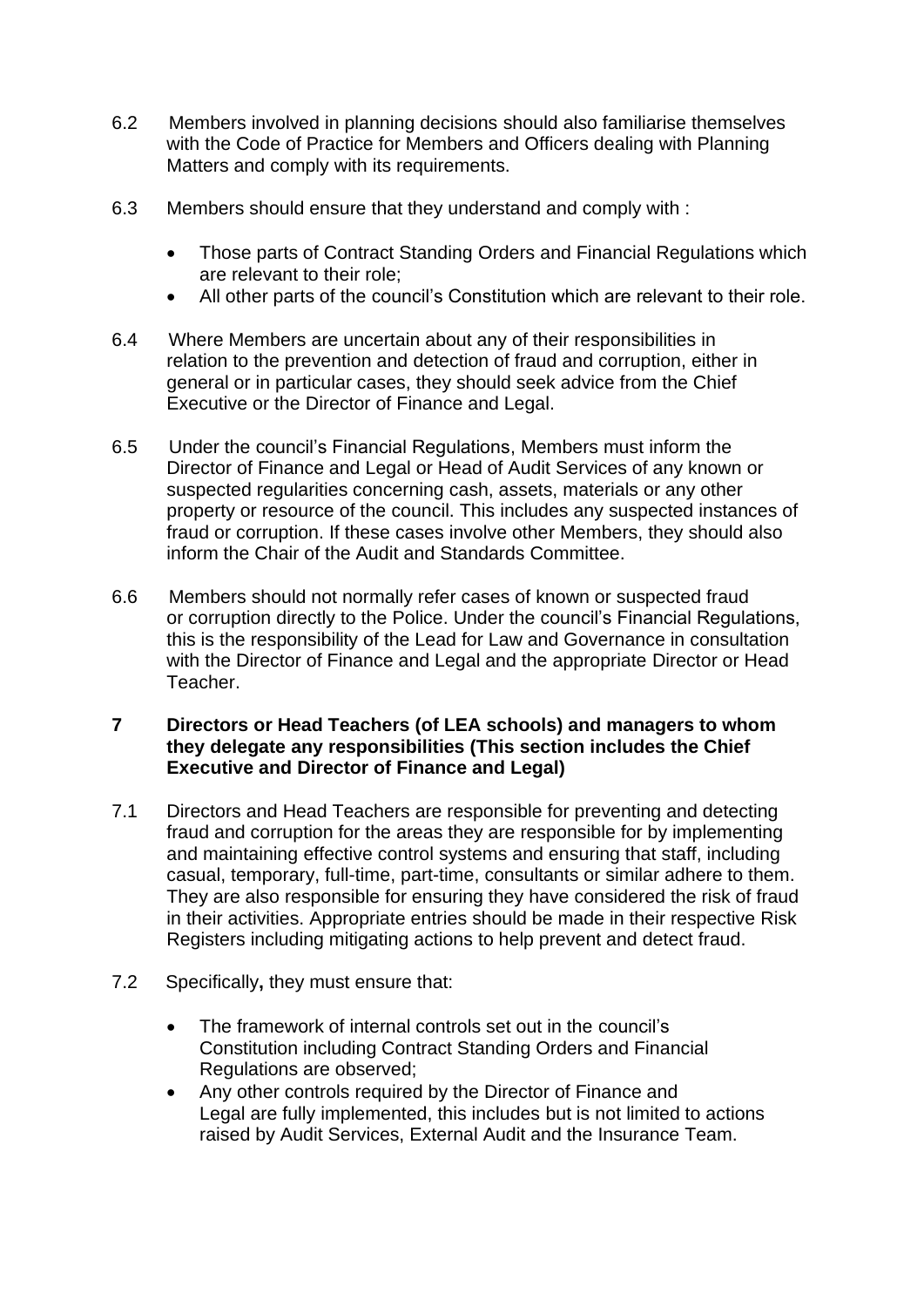- 7.3 They must ensure that staff are fully conversant with:
	- Those parts of Contract Standing Orders and Financial Regulations which are relevant to their jobs and roles.
	- The requirements of the Employees' Code of Conduct in the Constitution, for example in relation to declarations of interest.
	- Any other relevant parts of the Constitution, statutory or mandatory instructions and known good practice.

They should ensure that staff receive appropriate training in these matters and also particularly in areas of high risk of fraud and corruption, as well as general training in fraud awareness.

- 7.4 A key preventative measure against fraud and corruption is the appointment of staff of a known good character. Directors and Head Teachers should therefore ensure that:
	- References testifying to the honesty and integrity of potential employees are obtained before a person is appointed.
	- Check that qualifications are legitimately held.
	- In appropriate cases, checks are made with the Disclosure and Barring Service (DBS) and/or Independent Safeguarding Authorities as appropriate.
	- Ensure that applicants have the right to work in the United Kingdom.
- 7.5 Under Financial Regulations, Directors and Head Teachers who suspect that an irregularity involving cash, assets, materials or any other property of the council may have occurred, or suspected cases of fraud and corruption must inform the Director of Finance and Legal or the Head of Audit Services without delay.
- 7.6 Directors and Head Teachers should *not* directly notify the Police of cases of suspected fraud and corruption. This is the responsibility of the Lead for Law and Governance in consultation with the Director of Finance and Legal and the appropriate Director and/or Head Teacher. The Lead for Law and Governance is also responsible for the instigation of prosecution proceedings undertaken by the council.

NB - There is an exception where the circumstances clearly indicate that losses have resulted from forced entry. In this case, the Police should be notified directly and the Insurance Team should notify Audit Services if it is considered that there may have been weaknesses in security arrangements.

- 7.7 Directors and Head Teachers should not authorise any investigation of suspected fraud or corruption, or make suspects aware that they are under suspicion, without the prior agreement of the Head of Audit Services (or authorised deputy). In particular they should not undertake any covert surveillance of a suspect unless it has been considered in accordance of the council's RIPA (Regulation of Investigatory Powers Act) guidelines.
- 7.8 Where it is agreed with the Head of Audit Services that an investigation into fraud or corruption should be undertaken by staff in a service area or School, no final decision on whether to proceed with disciplinary or criminal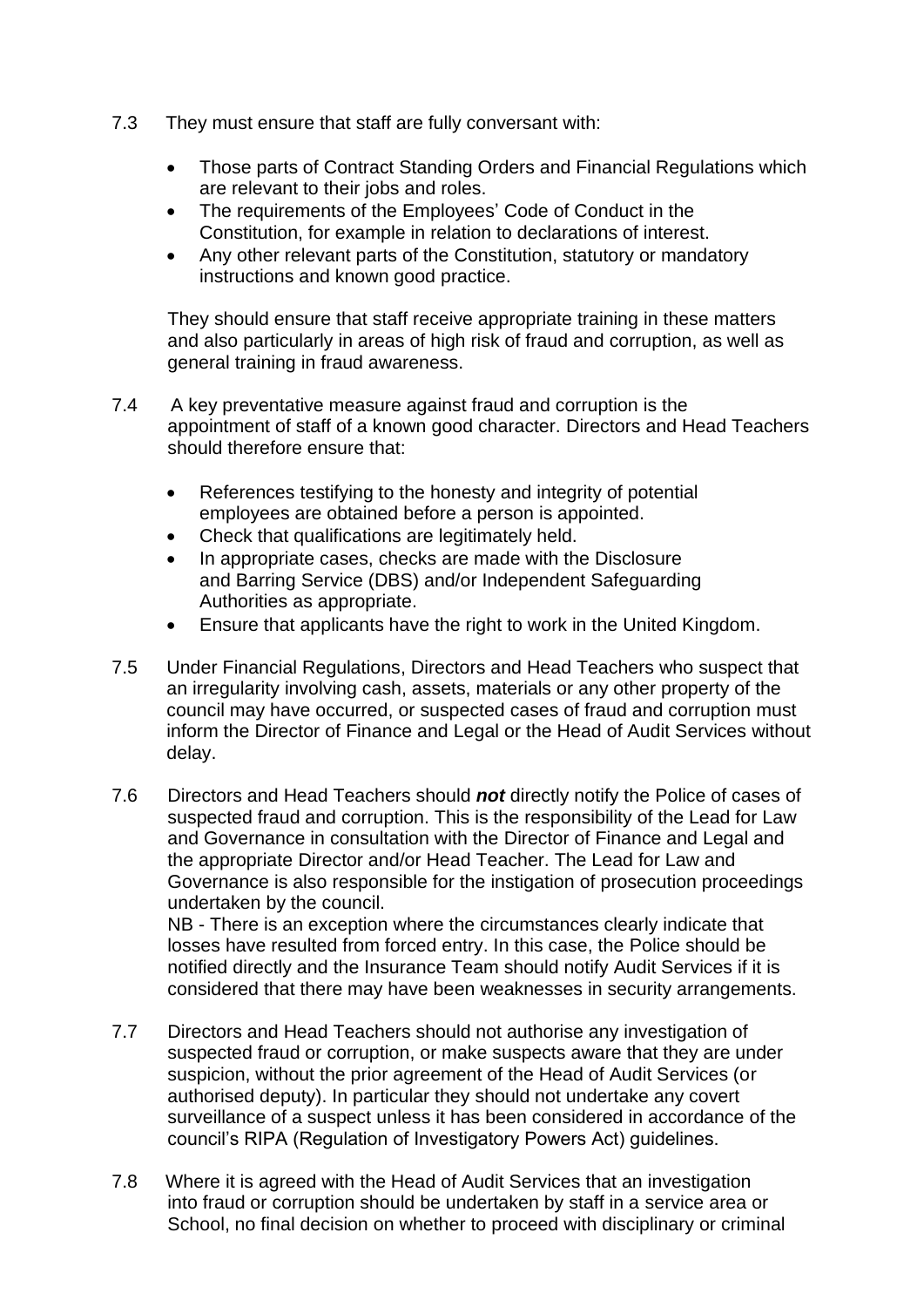action should be taken until Audit Services has had the opportunity to review the investigation and undertake or request any further work they consider necessary.

- 7.9 Directors are responsible for ensuring that information/matches produced as part of the National Fraud Initiative relating to their respective service areas are thoroughly investigated.
- 7.10 Directors and Head Teachers are responsible for ensuring they have satisfactory arrangements in place for the prevention, detection and investigation of fraud in their respective service areas.

#### <span id="page-10-0"></span>**8 Governors**

- 8.1 All Governors should familiarise themselves with the Governors' Code of Conduct, and ensure they comply with its requirements.
- 8.2 Governors need to ensure they are aware of their responsibilities in relation to the prevention and detection of fraud and corruption and how to respond should they suspect any irregularity. These duties and responsibilities are outlined in the Governors' handbook.

#### <span id="page-10-1"></span>9 **Employees**

- 9.1 All employees should familiarise themselves with the Employees' Code of Conduct (which forms part of the council's Constitution) and ensure they comply with its requirements. Specific requirements relating to the prevention and detection of fraud and corruption include but are not limited to:
	- Declaration of relationships with a contractor(s) and or external stakeholders where a conflict may be present.
	- Relationships with applicants for employment.
	- Personal interests in conflict with the council's interests.
	- The separation of duties in tendering.
	- Giving/receiving gifts.
	- Giving /receiving hospitality.

In addition, employees are expected to observe any Code of Conduct or requirements stipulated by any professional body to which they belong, accredited by or affiliated to or where membership or standards are necessary or relevant to their role within the council.

If there is any uncertainty whether something may potentially cause a conflict or an issue, members of staff should bring this to the attention of their manager who will check, in the meantime the member of staff should take a common sense but cautious approach to the matter whilst it is being considered.

- 9.2 All employees should familiarise themselves with :
	- Those parts of Contract Standing Orders and Financial Regulations which are relevant to their role.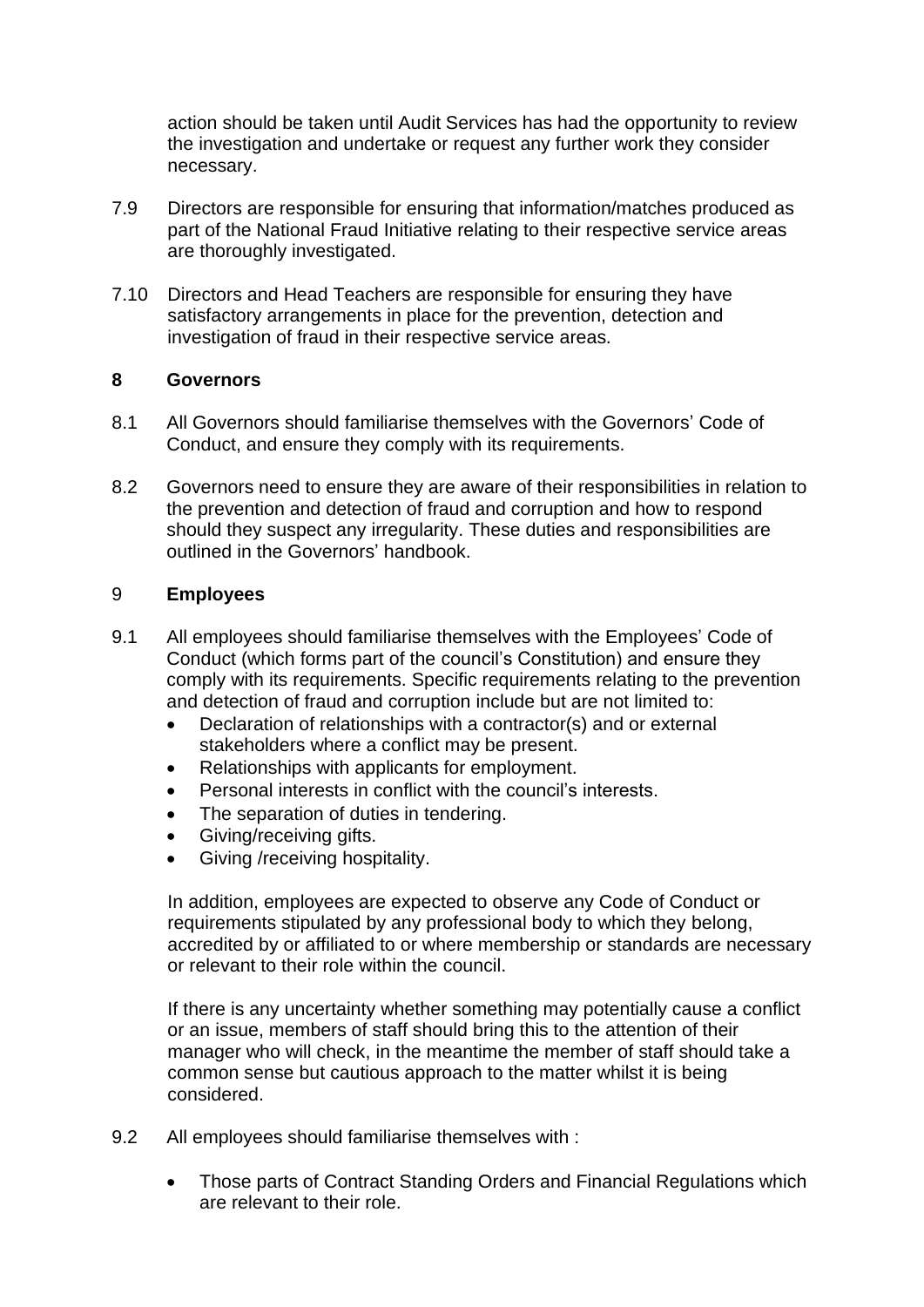• Any other relevant parts of the council's Constitution, statutory or mandatory instruction, guidance or known good practice.

Employees should ensure that they comply with all relevant requirements. In case of doubt about which requirements are relevant to them, or how these requirements may apply, they should seek guidance from their managers.

- 9.3 Under Financial Regulations, an employee who suspects that an irregularity involving cash, assets, materials or any other property of the council may have occurred must inform their Director or Head Teacher, this includes any instances of fraud or corruption. Normally employees should notify the Director of Finance and Legal or Head of Audit Services of such cases through their own management. However, if an employee has concerns about raising the matter with their own Director or Head Teacher, the council's Whistleblowing Policy sets out how it can be reported to a number of other contacts, and anonymously if necessary.
- 9.4 Employees must also inform their manager of any illegality, impropriety, breach of procedure or serious deficiency in the provision of any service.

#### <span id="page-11-0"></span>**10 Audit Services**

- 10.1 Service area management, not Audit Services, are primarily responsible for the prevention and detection of fraud and corruption. Audit Services has two main roles:
	- To independently review how effectively management are managing and controlling their risks, including the risks of fraud and corruption.
	- To develop and implement a Fraud Action Plan to prevent and detect fraud, together with the investigation and resolution of detected fraud cases.
- 10.2 The Head of Audit Services must ensure that appropriate Audit Services resources are deployed effectively and efficiently to combat fraud and corruption in conjunction with known risks.
- 10.3 Where Audit Services find that controls against fraud and corruption are inadequate in principle or ineffective in practice, they must report this to management together with actions on how the situation should be improved.
- 10.4 Where cases of known or suspected fraud or corruption have been identified, the Head of Audit Services in consultation with management in the relevant service area is responsible for deciding who should investigate them, whether:
	- Audit Services;
	- Staff in the service area;
	- Other;
	- A combination of the above.
- 10.5 Where an investigation into fraud and/or corruption has not been conducted by Audit Services, then Audit Services must have the opportunity to review that investigation before any final decision on disciplinary or criminal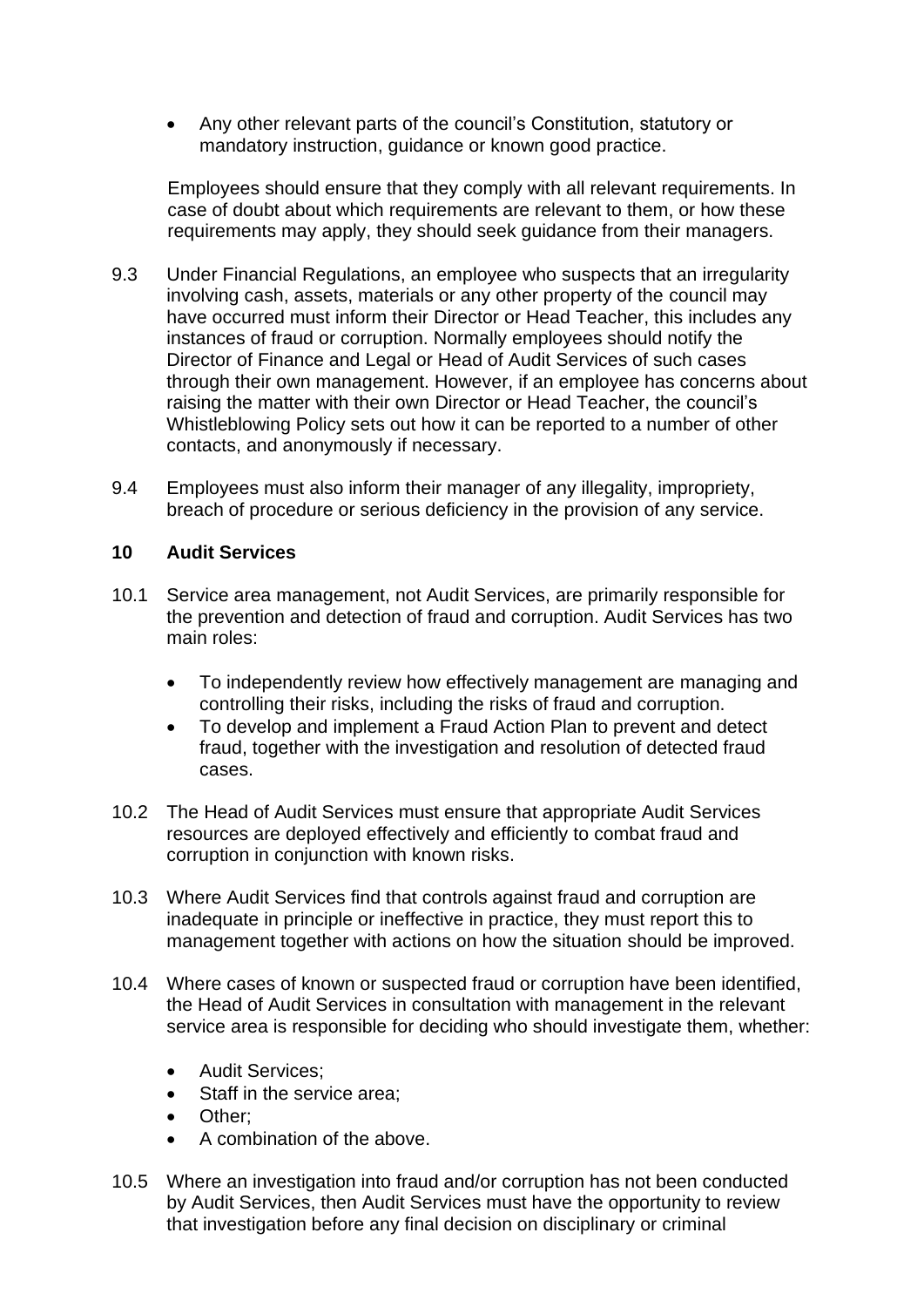proceedings is made, and also to request or conduct any further work which they consider necessary.

NB - This would not apply to any case which had been reported directly to External Audit or the Police where they have agreed to undertake the investigation themselves.

- 10.6 Audit Services is responsible for co-ordinating and overseeing the council's Anti-Fraud and Corruption Strategy and Fraud Action Plan which will aim to prevent, detect, investigate and resolve fraud and corruption.
- 10.7 Audit Services is responsible for liaising with External Audit on any significant cases of fraud and corruption.
- 10.8 Audit Services will co-ordinate the promotion of fraud awareness and associated control topics across the council using a variety of methods including but not limited to seminars, newsletters and training including on-line awareness courses.
- 10.9 Audit Services will where necessary review the operation of any other Fraud Team as part of its programme of planned audits or by ad-hoc arrangement.
- 10.10 Audit Services will co-ordinate and ensure adherence to the mandatory Cabinet Office data matching exercise, the National Fraud Initiative on behalf of the council.
- 10.11 In any case which involves a member of Strategic Executive Board, the Head of Audit Services will liaise with the Chief Executive or if appropriate, the Leader of the council.

#### <span id="page-12-0"></span>11 **External Audit**

- 11.1 As part of their statutory responsibilities, External Audit must determine whether the council has adequate arrangements in place for standards of financial conduct and preventing and detecting fraud and corruption.
- 11.2 Where information about known or suspected fraud or corruption at the council is referred to External Audit, they may decide to investigate and report on the matter themselves.

#### <span id="page-12-1"></span>**12 Audit and Standards Committee**

- 12.1 Under the council's Constitution the Audit and Standards Committee is responsible for overseeing:
	- The proper administration of financial affairs under Section 151 of the Local Government Act 1972 (this includes proper arrangements for the prevention, detection, investigation and resolution of fraud or corruption).
	- Internal and external audit arrangements (again this would include effective arrangements for the audit of controls to prevent, detect, investigate and resolve fraud or corruption).
	- The adoption or revision of the Members' Code of Conduct.